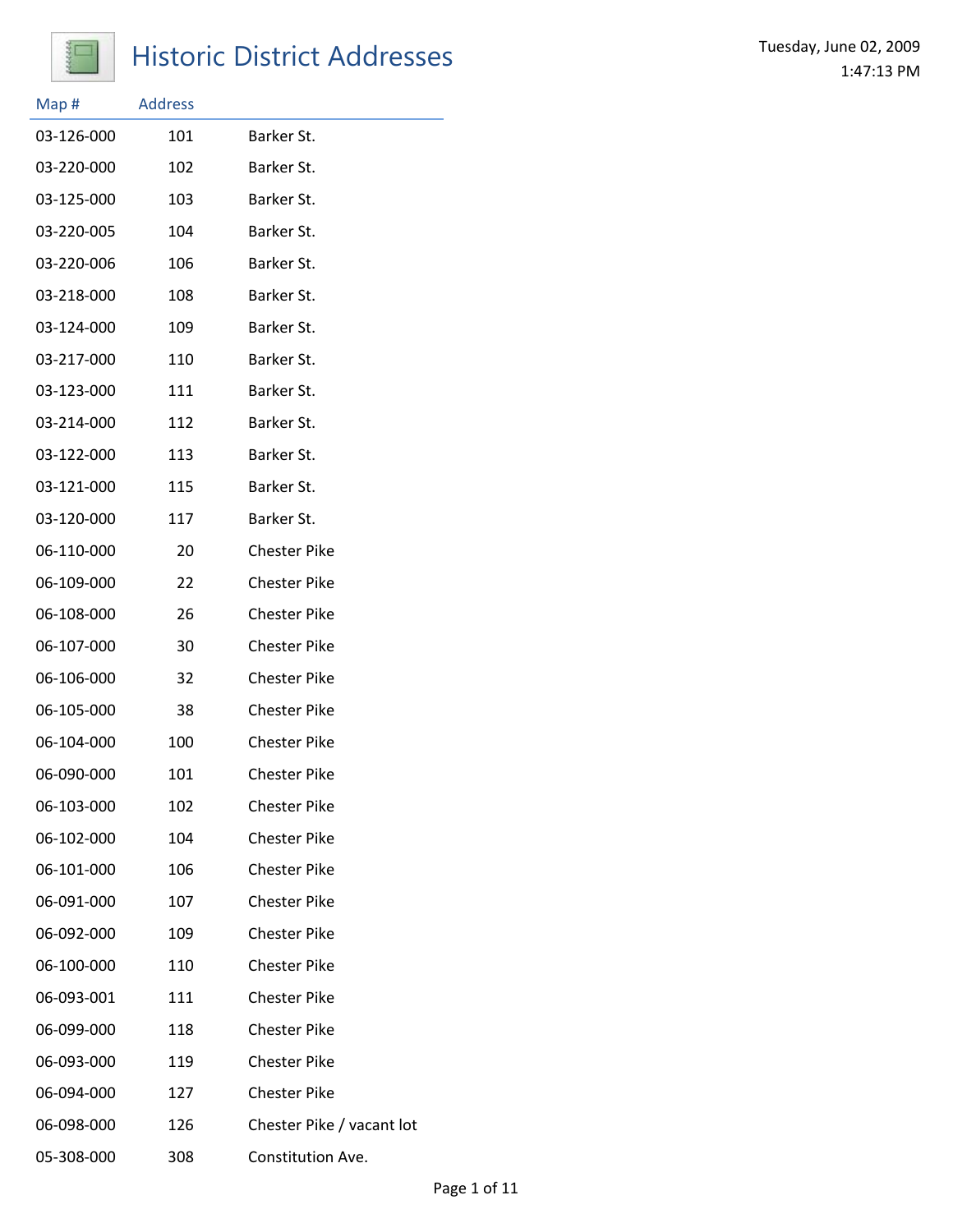| Map#       | <b>Address</b> |                |
|------------|----------------|----------------|
| 03-312-000 | 101            | Cresswell St.  |
| 03-316-000 | 102            | Cresswell St.  |
| 03-311-000 | 105            | Cresswell St.  |
| 03-310-000 | 109            | Cresswell St.  |
| 03-318-000 | 202            | Cresswell St.  |
| 03-307-000 | 205            | Cresswell St.  |
| 03-319-000 | 206            | Cresswell St.  |
| 03-306-000 | 207            | Cresswell St.  |
| 03-320-000 | 208            | Cresswell St.  |
| 03-305-000 | 209            | Cresswell St.  |
| 03-321-000 | 210            | Cresswell St.  |
| 03-322-000 | 212            | Cresswell St.  |
| 03-323-000 | 214            | Cresswell St.  |
| 03-304-000 | 219            | Cresswell St.  |
| 05-109-000 | 310            | Crum Lynne Rd. |
| 05-107-000 | 311            | Crum Lynne Rd. |
| 05-110-000 | 312            | Crum Lynne Rd. |
| 05-111-000 | 314            | Crum Lynne Rd. |
| 05-106-000 | 315            | Crum Lynne Rd. |
| 05-112-000 | 316            | Crum Lynne Rd. |
| 05-105-000 | 317            | Crum Lynne Rd. |
| 06-074-000 | 8              | Felton St.     |
| 06-069-000 | 10             | Felton St.     |
| 06-068-000 | 12             | Felton St.     |
| 06-067-000 | 18             | Felton St.     |
| 03-338-000 | 305            | Free St.       |
| 02-141-000 | 306            | Free St.       |
| 02-140-000 | 308            | Free St.       |
| 02-139-000 | 310            | Free St.       |
| 03-257-001 | 306            | Harrison St.   |
| 03-257-000 | 400            | Harrison St.   |
| 03-254-000 | 404            | Harrison St.   |
| 03-246-000 | 405            | Harrison St.   |
| 03-247-000 | 407            | Harrison St.   |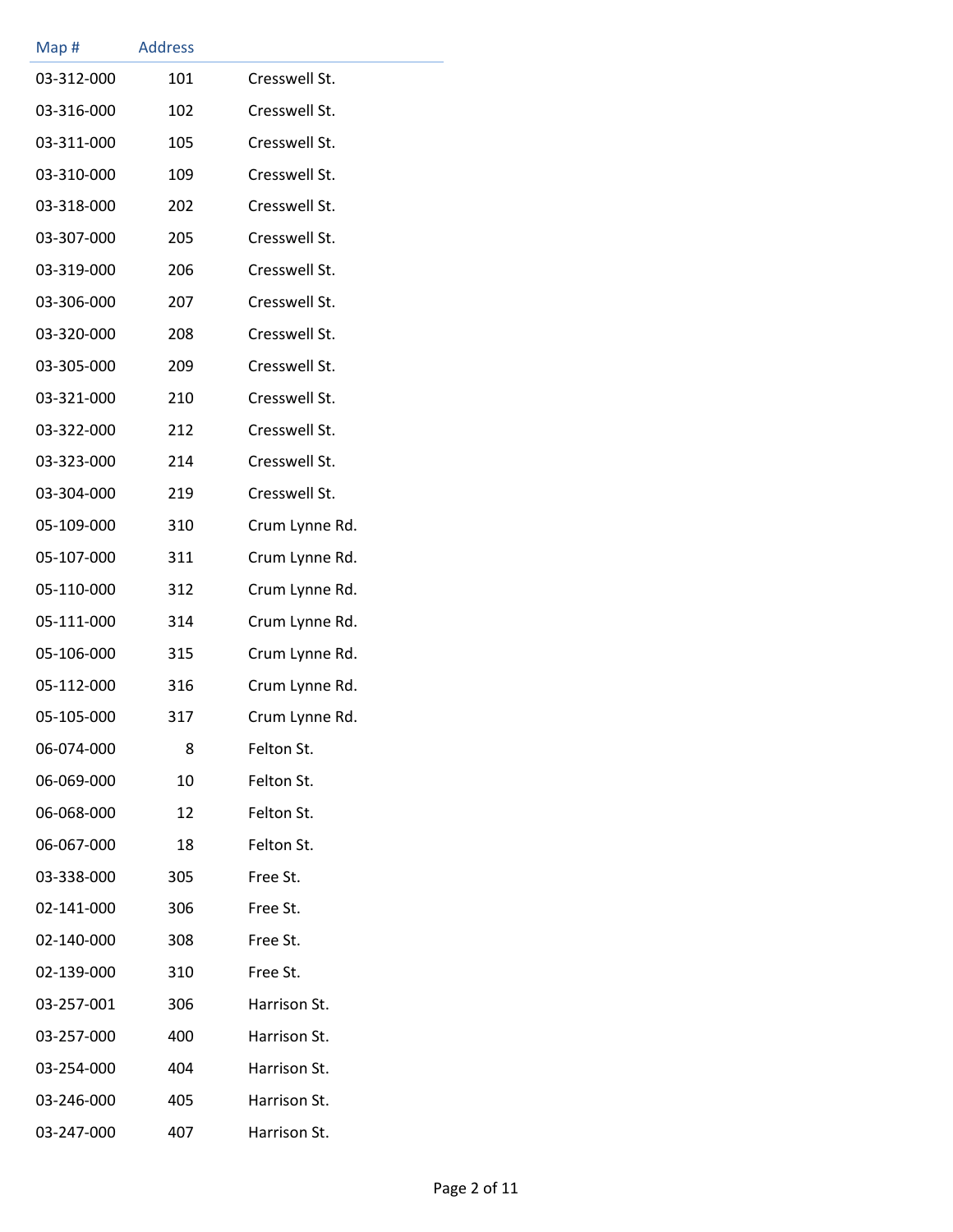| Map#       | <b>Address</b> |       |               |
|------------|----------------|-------|---------------|
| 03-253-000 | 408            |       | Harrison St.  |
| 03-248-000 | 409            |       | Harrison St.  |
| 03-252-000 | 410            |       | Harrison St.  |
| 03-249-000 | 411            |       | Harrison St.  |
| 02-239-000 | 412            |       | Harrison St.  |
| 02-238-000 | 414            |       | Harrison St.  |
| 03-250-000 | 415            |       | Harrison St.  |
| 02-237-000 | 416            |       | Harrison St.  |
| 03-251-000 | 417            |       | Harrison St.  |
| 03-410-000 |                | 2 W.  | Hinckley Ave. |
| 03-411-000 | 4              | W.    | Hinckley Ave. |
| 03-368-000 |                | 5 W.  | Hinckley Ave. |
| 03-412-000 | 8              | W.    | Hinckley Ave. |
| 03-367-000 | 9              | W.    | Hinckley Ave. |
| 03-413-000 |                | 10 W. | Hinckley Ave. |
| 03-366-000 |                | 11 W. | Hinckley Ave. |
| 03-365-000 |                | 13 W. | Hinckley Ave. |
| 03-364-000 |                | 15 W. | Hinckley Ave. |
| 03-363-000 |                | 17 W. | Hinckley Ave. |
| 03-362-000 |                | 19 W. | Hinckley Ave. |
| 03-361-000 |                | 21 W. | Hinckley Ave. |
| 03-360-000 | 23             | W.    | Hinckley Ave. |
| 06-057-000 |                | 24 W. | Hinckley Ave. |
| 03-359-000 |                | 25 W. | Hinckley Ave. |
| 03-358-000 |                | 27 W. | Hinckley Ave. |
| 06-056-000 |                | 28 W. | Hinckley Ave. |
| 03-357-000 |                | 29 W. | Hinckley Ave. |
| 06-055-000 |                | 30 W. | Hinckley Ave. |
| 06-053-000 |                | 31 W. | Hinckley Ave. |
| 06-054-000 |                | 33 W. | Hinckley Ave. |
| 03-329-004 | 301            |       | Morton Ave.   |
| 03-329-003 | 303            |       | Morton Ave.   |
| 03-329-002 | 305            |       | Morton Ave.   |
| 03-329-001 | 307            |       | Morton Ave.   |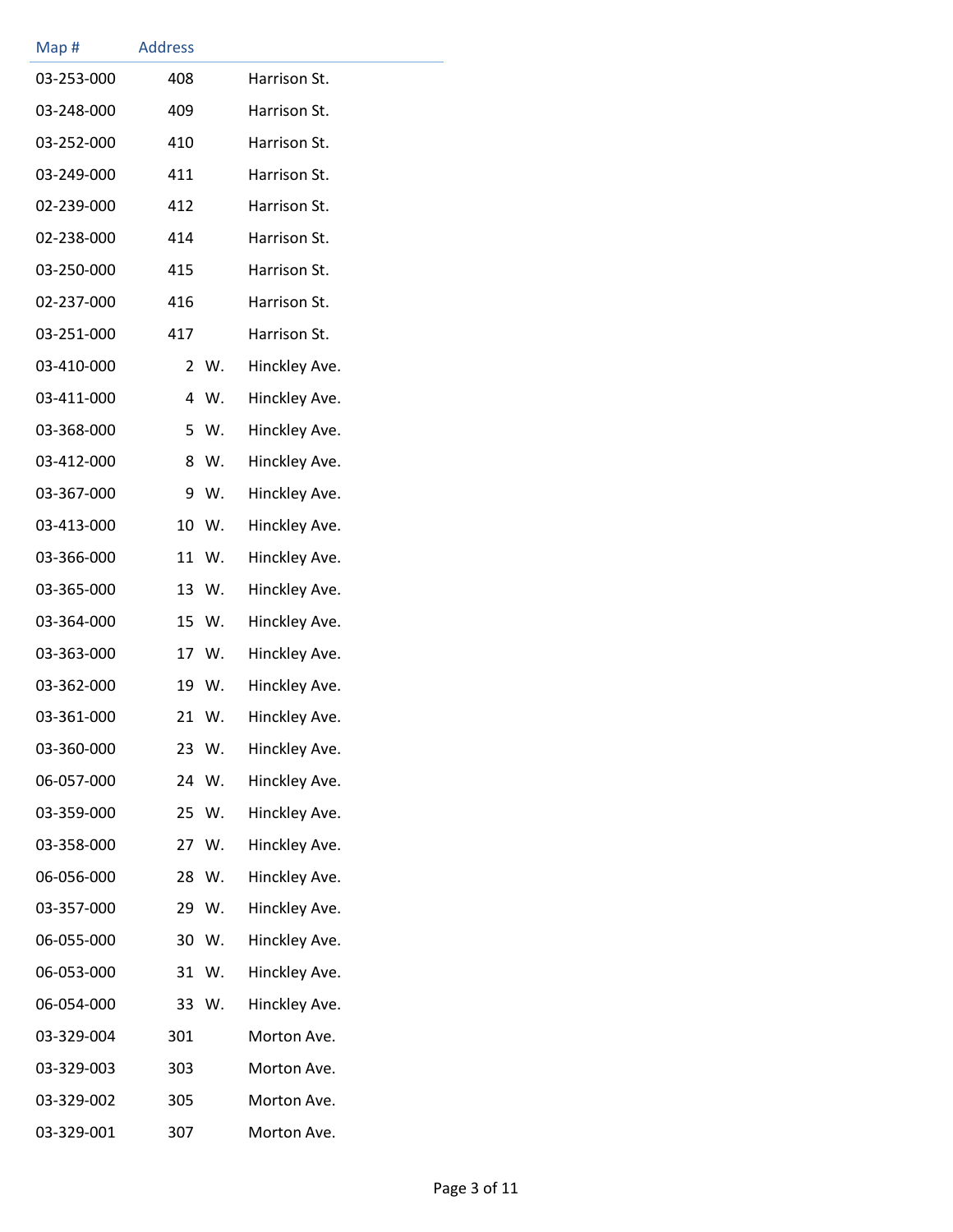| Map#       | <b>Address</b> |                        |
|------------|----------------|------------------------|
| 03-317-000 | 310            | Morton Ave.            |
| 03-309-000 | 312            | Morton Ave.            |
| 03-308-000 | 313            | Morton Ave.            |
| 03-308-001 | 315            | Morton Ave.            |
| 03-296-000 | 316            | Morton Ave.            |
| 03-297-000 | 317            | Morton Ave.            |
| 03-297-001 | 320            | Morton Ave.            |
| 03-298-000 | 321            | Morton Ave.            |
| 03-273-000 | 401            | Morton Ave.            |
| 03-274-000 | 403            | Morton Ave.            |
| 03-275-000 | 405            | Morton Ave.            |
| 03-272-000 | 406            | Morton Ave.            |
| 03-276-000 | 407            | Morton Ave.            |
| 03-271-000 | 408            | Morton Ave.            |
| 03-210-000 | 500            | Morton Ave.            |
| 03-209-000 | 501            | Morton Ave.            |
| 03-211-000 | 502            | Morton Ave.            |
| 03-208-000 | 503            | Morton Ave.            |
| 03-212-000 | 504            | Morton Ave.            |
| 03-207-000 | 505            | Morton Ave.            |
| 03-213-000 | 506            | Morton Ave.            |
| 03-206-000 | 507            | Morton Ave.            |
| 03-119-000 | 511            | Morton Ave.            |
| 03-136-000 | 517            | Morton Ave.            |
| 03-132-000 | 604            | Morton Ave.            |
| 03-133-000 | 606            | Morton Ave.            |
| 03-134-000 | 608            | Morton Ave.            |
| 03-135-000 | 610            | Morton Ave.            |
| 03-290-000 |                | Morton Ave. @ Penn St. |
| 06-061-000 | 106            | Nevin St.              |
| 06-060-000 | 110            | Nevin St.              |
| 06-059-000 | 112            | Nevin St.              |
| 06-058-000 | 114            | Nevin St.              |
| 03-220-004 | 103            | Park St.               |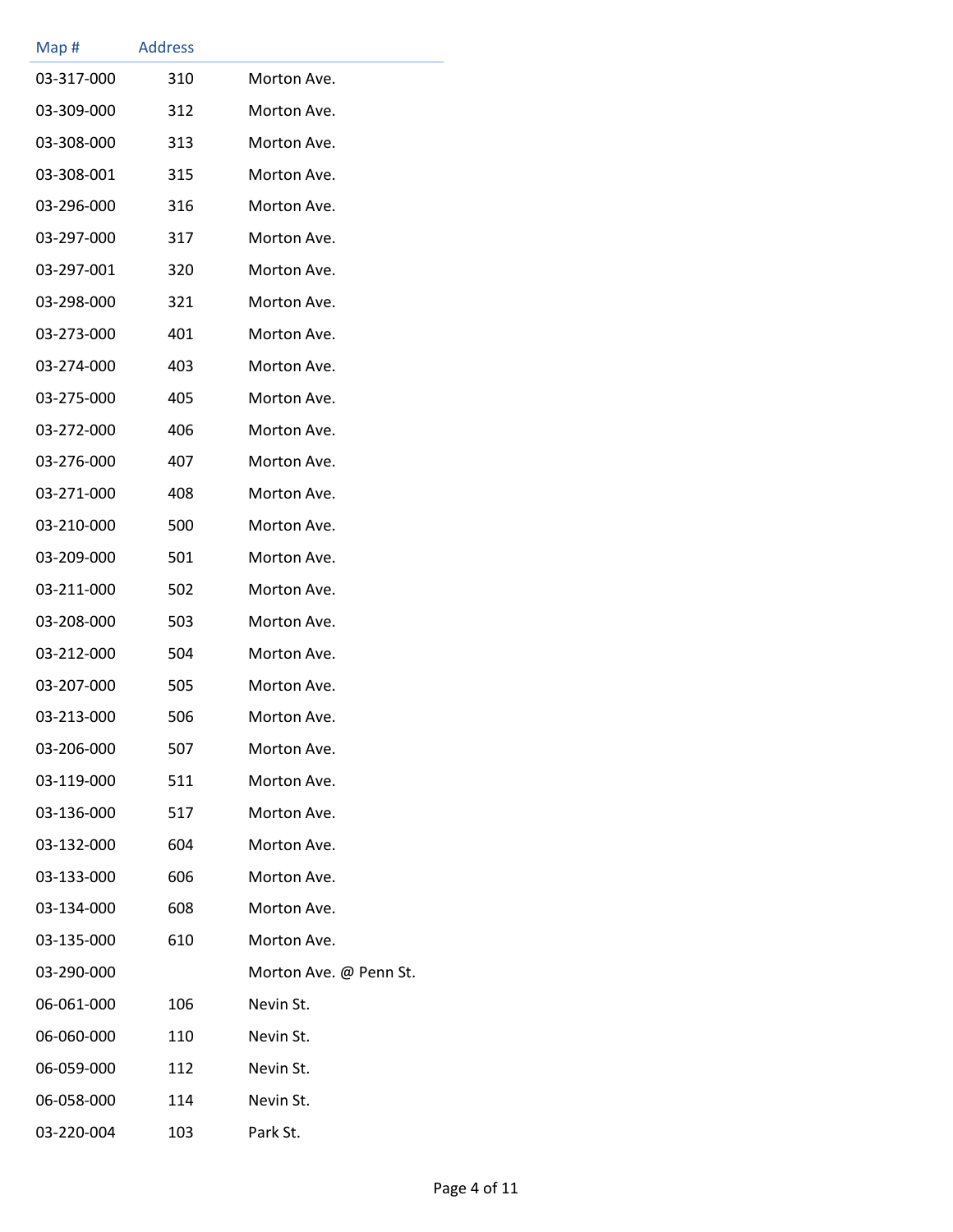| Map#       | <b>Address</b> |             |  |
|------------|----------------|-------------|--|
| 03-220-007 | 105            | Park St.    |  |
| 03-219-000 | 107            | Park St.    |  |
| 03-270-001 | 108            | Park St.    |  |
| 03-216-000 | 109            | Park St.    |  |
| 03-270-001 | 110            | Park St.    |  |
| 03-215-000 | 111            | Park St.    |  |
| 03-277-000 | 204            | Park St.    |  |
| 03-278-000 | 206            | Park St.    |  |
| 03-204-000 | 207            | Park St.    |  |
| 03-279-000 | 208            | Park St.    |  |
| 03-201-000 | 209            | Park St.    |  |
| 03-280-000 | 210            | Park St.    |  |
| 03-200-000 | 211            | Park St.    |  |
| 03-291-000 | 102            | Penn St.    |  |
| 03-292-000 | 104            | Penn St.    |  |
| 03-289-000 | 105            | Penn St.    |  |
| 03-293-000 | 106            | Penn St.    |  |
| 03-288-000 | 107            | Penn St.    |  |
| 03-294-000 | 108            | Penn St.    |  |
| 03-295-000 | 110            | Penn St.    |  |
| 03-299-000 | 204            | Penn St.    |  |
| 03-287-000 | 205            | Penn St.    |  |
| 03-300-000 | 206            | Penn St.    |  |
| 03-301-000 | 208            | Penn St.    |  |
| 03-285-000 | 209            | Penn St.    |  |
| 03-302-000 | 210            | Penn St.    |  |
| 03-284-000 | 211            | Penn St.    |  |
| 03-303-000 | 212            | Penn St.    |  |
| 03-283-000 | 215            | Penn St.    |  |
| 03-282-000 | 219            | Penn St.    |  |
| 06-046-000 | 10             | Poplar Walk |  |
| 06-044-000 | 100            | Poplar Walk |  |
| 06-043-000 | 102            | Poplar Walk |  |
| 06-048-000 | 103            | Poplar Walk |  |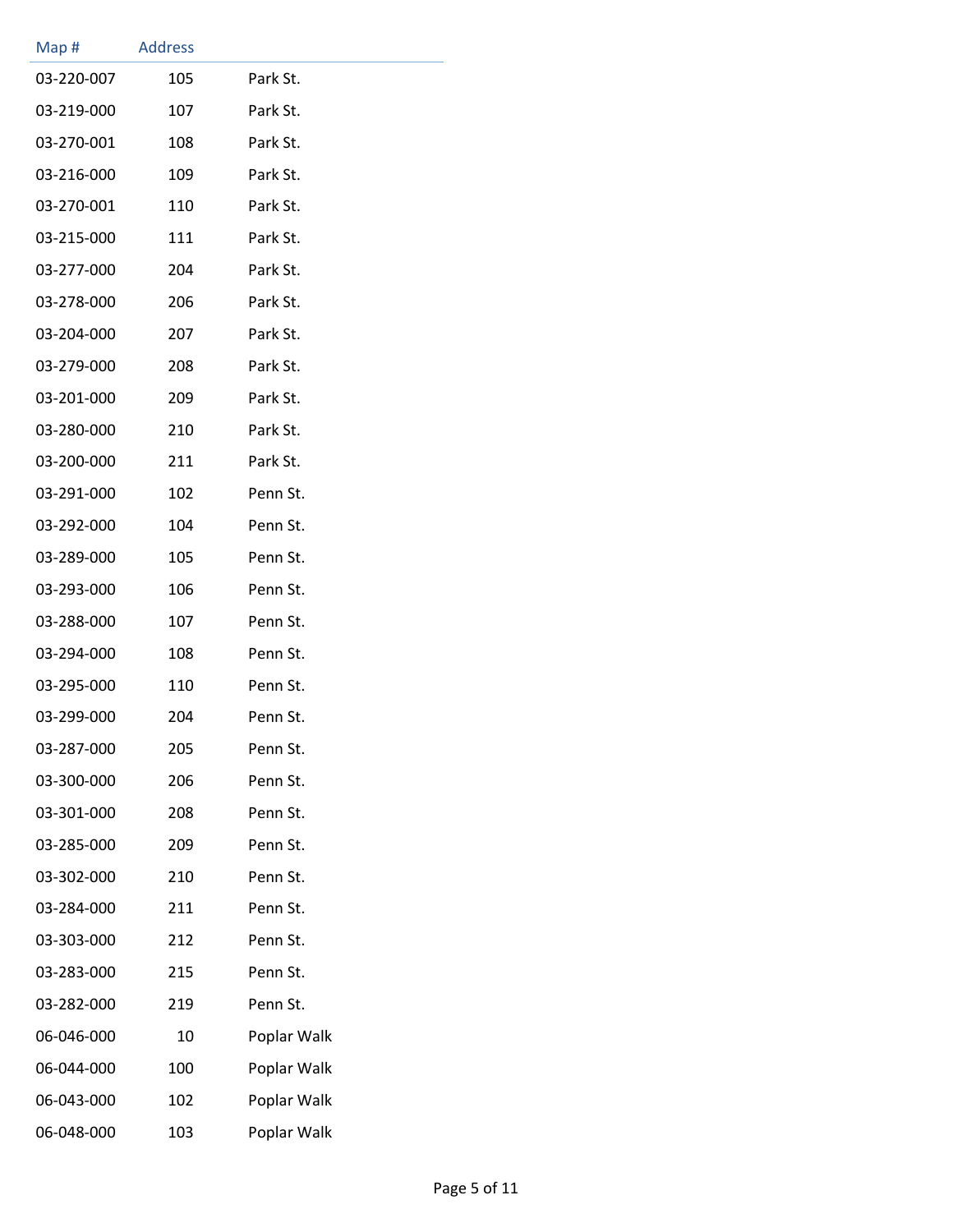| Map#       | <b>Address</b> |       |             |
|------------|----------------|-------|-------------|
| 06-042-000 | 106            |       | Poplar Walk |
| 06-049-000 | 107            |       | Poplar Walk |
| 06-041-000 | 110            |       | Poplar Walk |
| 06-040-000 | 112            |       | Poplar Walk |
| 06-050-000 | 113            |       | Poplar Walk |
| 06-039-000 | 114            |       | Poplar Walk |
| 06-038-000 | 116            |       | Poplar Walk |
| 06-051-001 | 117            |       | Poplar Walk |
| 06-037-000 | 118            |       | Poplar Walk |
| 06-036-000 | 120            |       | Poplar Walk |
| 03-262-000 | 3              | Ε.    | Ridley Ave. |
| 03-263-000 | 7              | Ε.    | Ridley Ave. |
| 03-344-000 | 10             | W.    | Ridley Ave. |
| 03-264-000 | 11             | Ε.    | Ridley Ave. |
| 03-345-000 | 12             | W.    | Ridley Ave. |
| 03-346-000 |                | 14 W. | Ridley Ave. |
| 03-265-000 | 15             | Ε.    | Ridley Ave. |
| 03-342-000 | 15             | W.    | Ridley Ave. |
| 03-347-000 | 16             | W.    | Ridley Ave. |
| 03-348-000 | 18             | W.    | Ridley Ave. |
| 03-341-000 | 19             | W.    | Ridley Ave. |
| 03-349-000 | 20             | W.    | Ridley Ave. |
| 03-340-000 | 23             | W.    | Ridley Ave. |
| 03-350-000 |                | 24 W. | Ridley Ave. |
| 03-351-000 | 26             | W.    | Ridley Ave. |
| 03-339-000 |                | 27 W. | Ridley Ave. |
| 03-352-000 | 30             | W.    | Ridley Ave. |
| 03-338-002 | 31             | W.    | Ridley Ave. |
| 03-353-000 | 32             | W.    | Ridley Ave. |
| 03-338-001 | 33             | W.    | Ridley Ave. |
| 03-354-000 | 36             | W.    | Ridley Ave. |
| 03-355-000 | 40             | W.    | Ridley Ave. |
| 03-356-000 | 100            | W.    | Ridley Ave. |
| 02-142-000 | 101            | W.    | Ridley Ave. |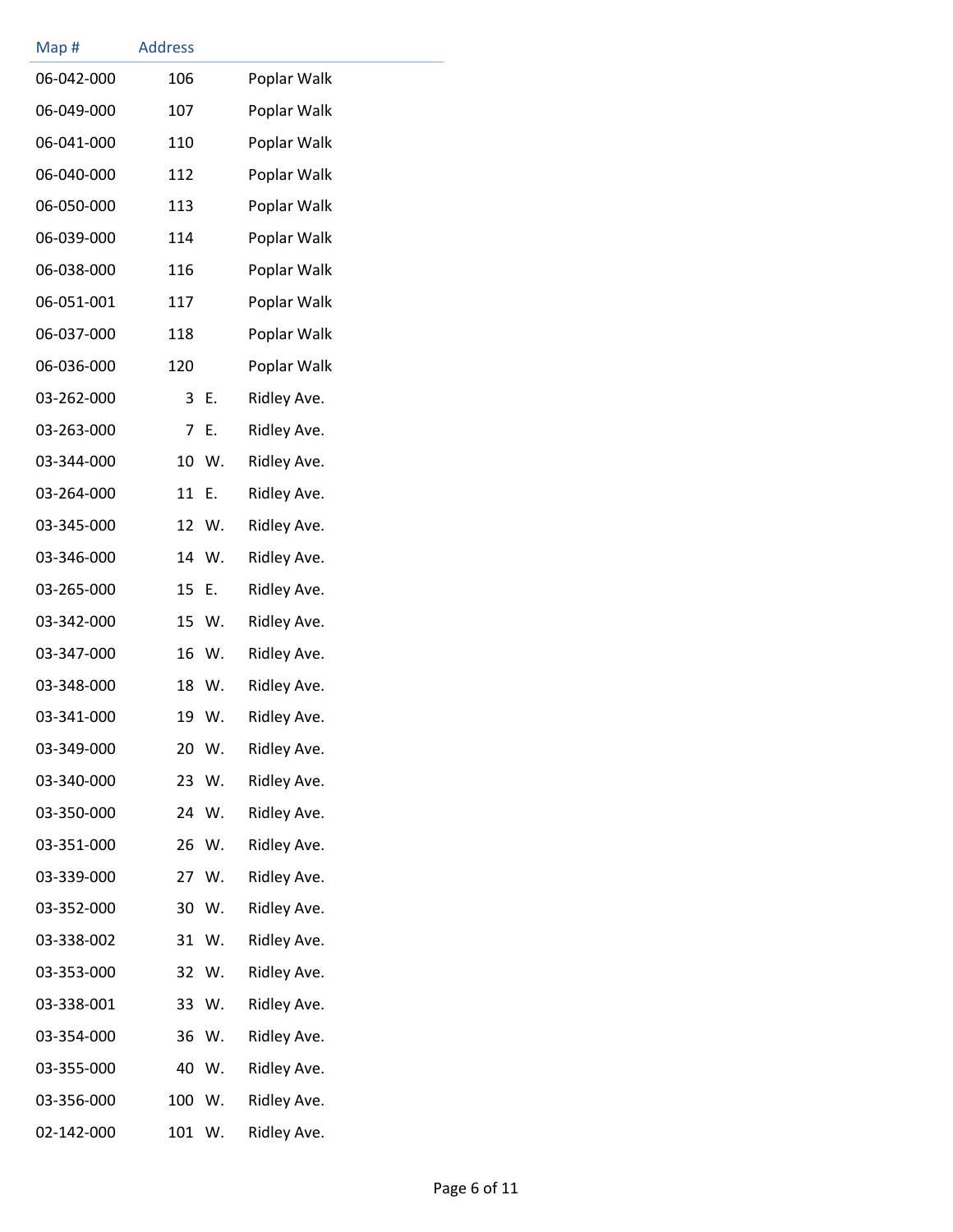| Map#       | <b>Address</b> |      |             |
|------------|----------------|------|-------------|
| 05-314-000 | 102            | W.   | Ridley Ave. |
| 02-143-000 | 103 W.         |      | Ridley Ave. |
| 03-331-000 | 103            | Е.   | Ridley Ave. |
| 02-144-000 | 105 W.         |      | Ridley Ave. |
| 05-315-000 | 106 W.         |      | Ridley Ave. |
| 03-330-000 | 107            | - E. | Ridley Ave. |
| 05-313-001 | 107 W.         |      | Ridley Ave. |
| 05-316-000 | 108            | W.   | Ridley Ave. |
| 05-317-000 | 110 W.         |      | Ridley Ave. |
| 05-318-000 | 114 W.         |      | Ridley Ave. |
| 05-319-000 | 116            | W.   | Ridley Ave. |
| 05-320-000 | 120 W.         |      | Ridley Ave. |
| 05-311-000 | 121 W.         |      | Ridley Ave. |
| 05-321-002 | 122 W.         |      | Ridley Ave. |
| 05-310-000 | 123 W.         |      | Ridley Ave. |
| 05-321-001 | 124 W.         |      | Ridley Ave. |
| 05-321-000 | 126            | W.   | Ridley Ave. |
| 05-305-000 | 202 W.         |      | Ridley Ave. |
| 05-303-000 | 204 W.         |      | Ridley Ave. |
| 03-328-000 | 205            | Е.   | Ridley Ave. |
| 05-302-000 | 206 W.         |      | Ridley Ave. |
| 03-327-000 | 207            | Е.   | Ridley Ave. |
| 05-301-000 | 208            | W.   | Ridley Ave. |
| 03-326-000 | 209            | E.   | Ridley Ave. |
| 05-300-000 | 210 W.         |      | Ridley Ave. |
| 03-325-000 | 211            | Ε.   | Ridley Ave. |
| 05-299-000 | 212 W.         |      | Ridley Ave. |
| 05-298-000 | 214 W.         |      | Ridley Ave. |
| 03-324-000 | 215            | Е.   | Ridley Ave. |
| 03-467-000 | 301            | Е.   | Ridley Ave. |
| 03-466-000 | 302            | Е.   | Ridley Ave. |
| 03-615-000 | 303            | Е.   | Ridley Ave. |
| 03-616-000 | 306            | Ε.   | Ridley Ave. |
| 03-614-000 | 307            | Ε.   | Ridley Ave. |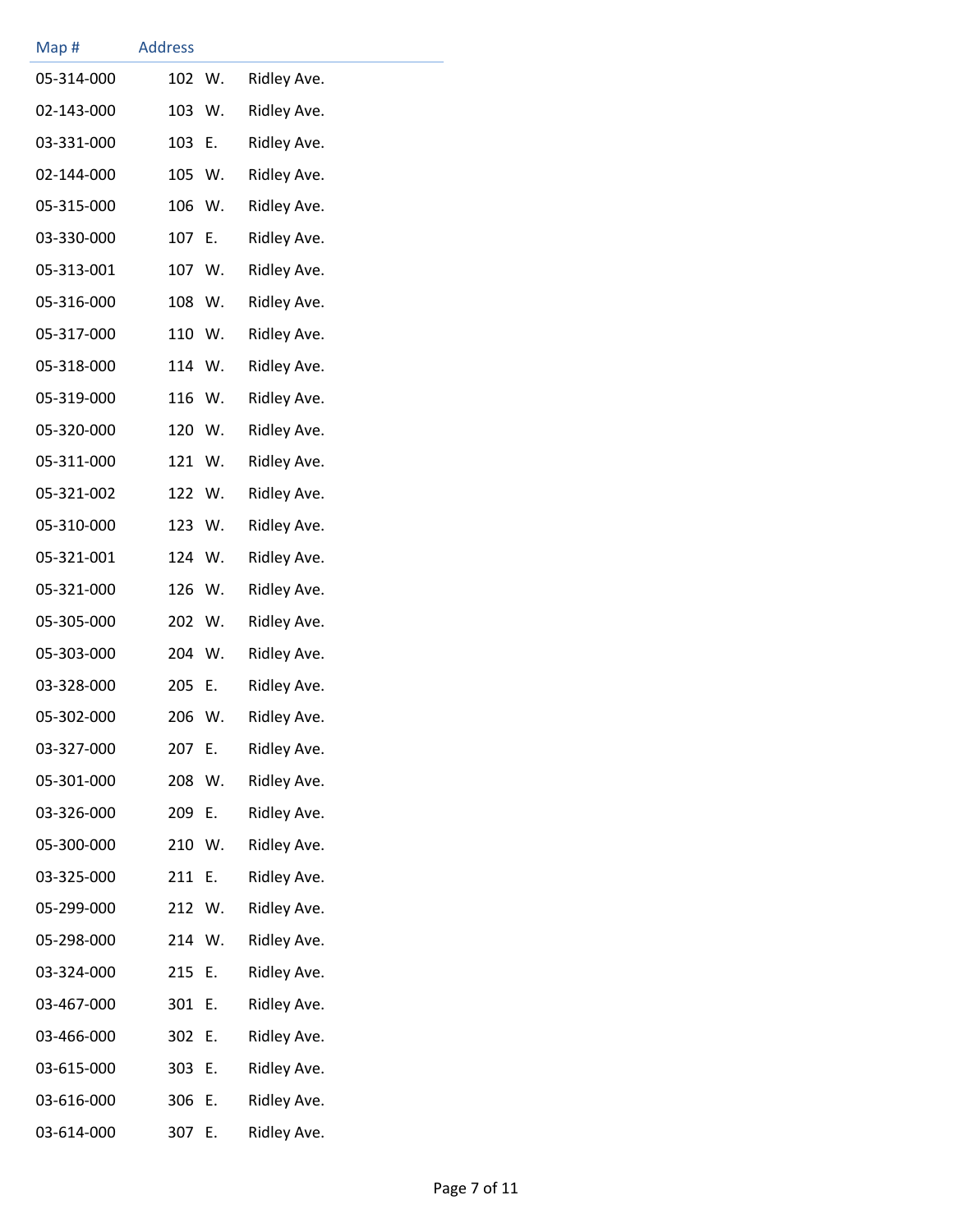| Map#       | <b>Address</b> |        |                                  |
|------------|----------------|--------|----------------------------------|
| 03-613-000 | 311 E.         |        | Ridley Ave.                      |
| 03-612-000 | 312 E.         |        | Ridley Ave.                      |
| 03-610-003 | 315 E.         |        | Ridley Ave.                      |
| 03-611-000 | 316 E.         |        | Ridley Ave.                      |
| 03-610-004 | 317 E.         |        | Ridley Ave.                      |
| 03-609-000 | 319 E.         |        | Ridley Ave.                      |
| 03-608-000 | 320 E.         |        | Ridley Ave.                      |
| 05-166-000 |                | 331 W. | Ridley Ave.                      |
| 05-165-000 | 333 W.         |        | Ridley Ave.                      |
| 05-164-000 | 335 W.         |        | Ridley Ave.                      |
| 05-163-000 | 337 W.         |        | Ridley Ave.                      |
| 03-606-000 | 401 E.         |        | Ridley Ave.                      |
| 03-607-000 | 402 E.         |        | Ridley Ave.                      |
| 03-604-000 | 404 E.         |        | Ridley Ave.                      |
| 03-605-000 | 405 E.         |        | Ridley Ave.                      |
| 03-602-000 | 407            | Е.     | Ridley Ave.                      |
| 03-603-000 | 408            | Ε.     | Ridley Ave.                      |
| 03-601-000 | 412 E.         |        | Ridley Ave.                      |
| 03-332-000 |                | W.     | Ridley Ave. @<br>Swarthmore Ave. |
| 03-266-000 |                | Ε.     | Ridley Ave. @ Ward St.           |
| 06-025-000 | 11             |        | Rosemont Ave.                    |
| 06-024-000 | 12             |        | Rosemont Ave.                    |
| 06-026-000 | 17             |        | Rosemont Ave.                    |
| 03-129-000 | 100            |        | Russell St.                      |
| 03-050-000 | 105            |        | Russell St.                      |
| 03-051-000 | 107            |        | Russell St.                      |
| 03-130-000 | 108            |        | Russell St.                      |
| 03-052-000 | 111            |        | Russell St.                      |
| 03-131-000 | 112            |        | Russell St.                      |
| 03-053-000 | 113            |        | Russell St.                      |
| 03-054-000 | 115            |        | Russell St.                      |
| 03-137-001 | 202            |        | Russell St.                      |
| 03-137-002 | 204            |        | Russell St.                      |
| 03-137-003 | 206            |        | Russell St.                      |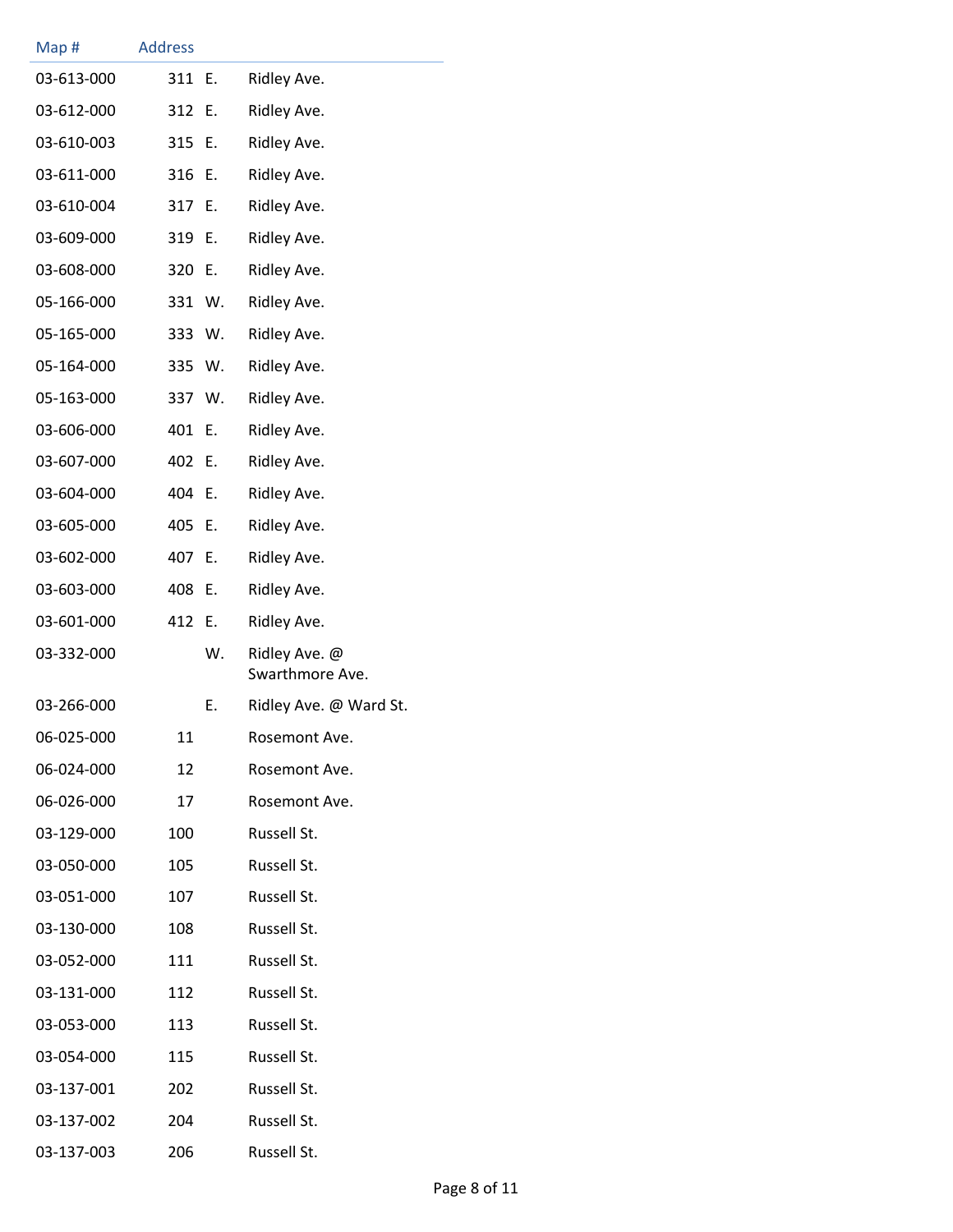| Map#       | <b>Address</b> |       |                            |
|------------|----------------|-------|----------------------------|
| 03-422-000 |                | 7 W.  | Sellers Ave.               |
| 03-421-000 | 11             | W.    | Sellers Ave.               |
| 06-062-001 |                | 15 W. | Sellers Ave.               |
| 06-066-000 |                | 20 W. | Sellers Ave.               |
| 06-062-000 |                | 21 W. | Sellers Ave.               |
| 06-065-000 |                | 24 W. | Sellers Ave.               |
| 06-064-000 | 28             | W.    | Sellers Ave.               |
| 06-063-000 |                | 32 W. | Sellers Ave.               |
| 06-047-000 |                | 35 W. | Sellers Ave.               |
| 06-089-000 |                | W.    | Sellers Ave. & Chester Pk. |
| 06-061-001 |                | W.    | Sellers Ave. @ Nevin St.   |
| 06-079-000 | 1              | N.    | Swarthmore Ave.            |
| 06-078-000 | 3              | N.    | Swarthmore Ave.            |
| 06-077-000 | 5              | N.    | Swarthmore Ave.            |
| 06-076-000 | 7              | N.    | Swarthmore Ave.            |
| 06-075-000 | 9              | N.    | Swarthmore Ave.            |
| 06-072-000 | 10             | N.    | Swarthmore Ave.            |
| 06-071-000 | 12             | N.    | Swarthmore Ave.            |
| 06-070-000 | 14             | N.    | Swarthmore Ave.            |
| 06-073-000 | 15             | N.    | Swarthmore Ave.            |
| 03-423-000 | 100            | N.    | Swarthmore Ave.            |
| 03-405-000 | 106            | N.    | Swarthmore Ave.            |
| 03-406-000 | 108            | N.    | Swarthmore Ave.            |
| 03-407-000 | 110            | N.    | Swarthmore Ave.            |
| 03-408-000 | 112            | N.    | Swarthmore Ave.            |
| 03-409-000 | 116            | N.    | Swarthmore Ave.            |
| 03-343-000 | 206            | N.    | Swarthmore Ave.            |
| 03-261-000 | 311            | N.    | Swarthmore Ave.            |
| 03-259-000 | 312            | N.    | Swarthmore Ave.            |
| 03-260-000 | 315            | N.    | Swarthmore Ave.            |
| 03-230-000 | 401            | N.    | Swarthmore Ave.            |
| 03-244-000 | 402            | N.    | Swarthmore Ave.            |
| 03-231-000 | 405            | N.    | Swarthmore Ave.            |
| 03-232-000 | 407            | N.    | Swarthmore Ave.            |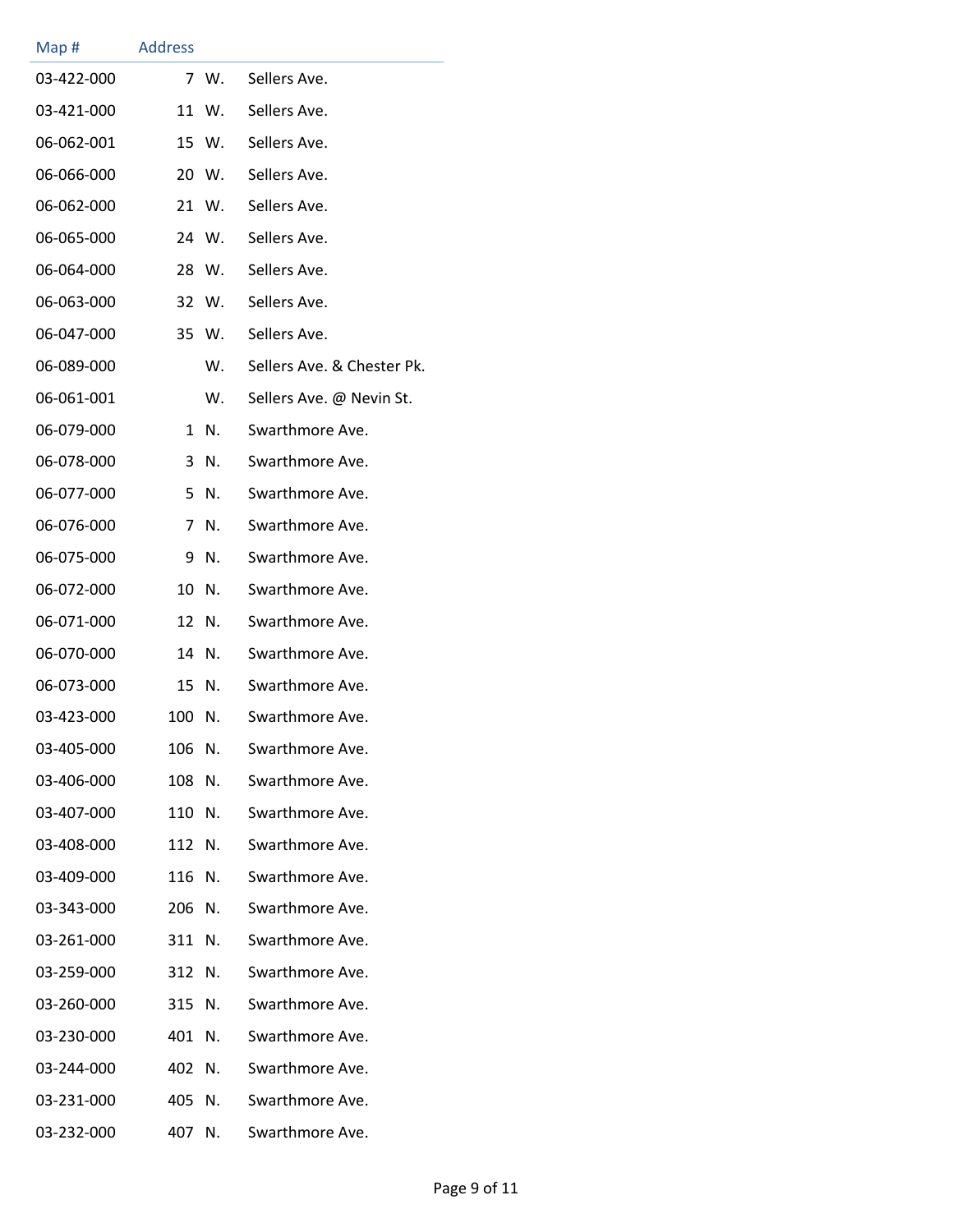| Map #      | <b>Address</b> |    |                 |
|------------|----------------|----|-----------------|
| 03-243-000 | 408            | N. | Swarthmore Ave. |
| 03-233-000 | 409            | N. | Swarthmore Ave. |
| 03-234-000 | 411            | N. | Swarthmore Ave. |
| 03-242-000 | 412            | N. | Swarthmore Ave. |
| 03-235-000 | 413            | N. | Swarthmore Ave. |
| 03-241-000 | 414            | N. | Swarthmore Ave. |
| 03-236-000 | 415            | N. | Swarthmore Ave. |
| 03-240-000 | 416            | N. | Swarthmore Ave. |
| 03-237-000 | 417            | N. | Swarthmore Ave. |
| 03-238-000 | 419            | N. | Swarthmore Ave. |
| 03-239-000 | 421            | N. | Swarthmore Ave. |
| 03-502-000 | 500            | N. | Swarthmore Ave. |
| 02-225-000 | 502            | N. | Swarthmore Ave. |
| 02-226-000 | 504            | N. | Swarthmore Ave. |
| 03-226-001 | 507            | N. | Swarthmore Ave. |
| 02-227-000 | 508            | N. | Swarthmore Ave. |
| 03-225-001 | 509            | N. | Swarthmore Ave. |
| 02-228-000 | 510            | N. | Swarthmore Ave. |
| 02-236-000 | 511            | N. | Swarthmore Ave. |
| 02-229-000 | 512            | N. | Swarthmore Ave. |
| 02-235-000 | 513            | N. | Swarthmore Ave. |
| 02-234-000 | 515 N.         |    | Swarthmore Ave. |
| 02-230-000 | 516 N.         |    | Swarthmore Ave. |
| 02-231-000 | 520 N.         |    | Swarthmore Ave. |
| 03-281-000 | 408            |    | Thayer St.      |
| 03-229-000 | 400            |    | Tome St.        |
| 03-228-000 | 404            |    | Tome St.        |
| 03-268-000 | 405            |    | Tome St.        |
| 03-227-000 | 406            |    | Tome St.        |
| 03-226-000 | 408            |    | Tome St.        |
| 03-225-000 | 410            |    | Tome St.        |
| 03-269-000 | 411            |    | Tome St.        |
| 03-224-000 | 412            |    | Tome St.        |
| 03-223-000 | 414            |    | Tome St.        |